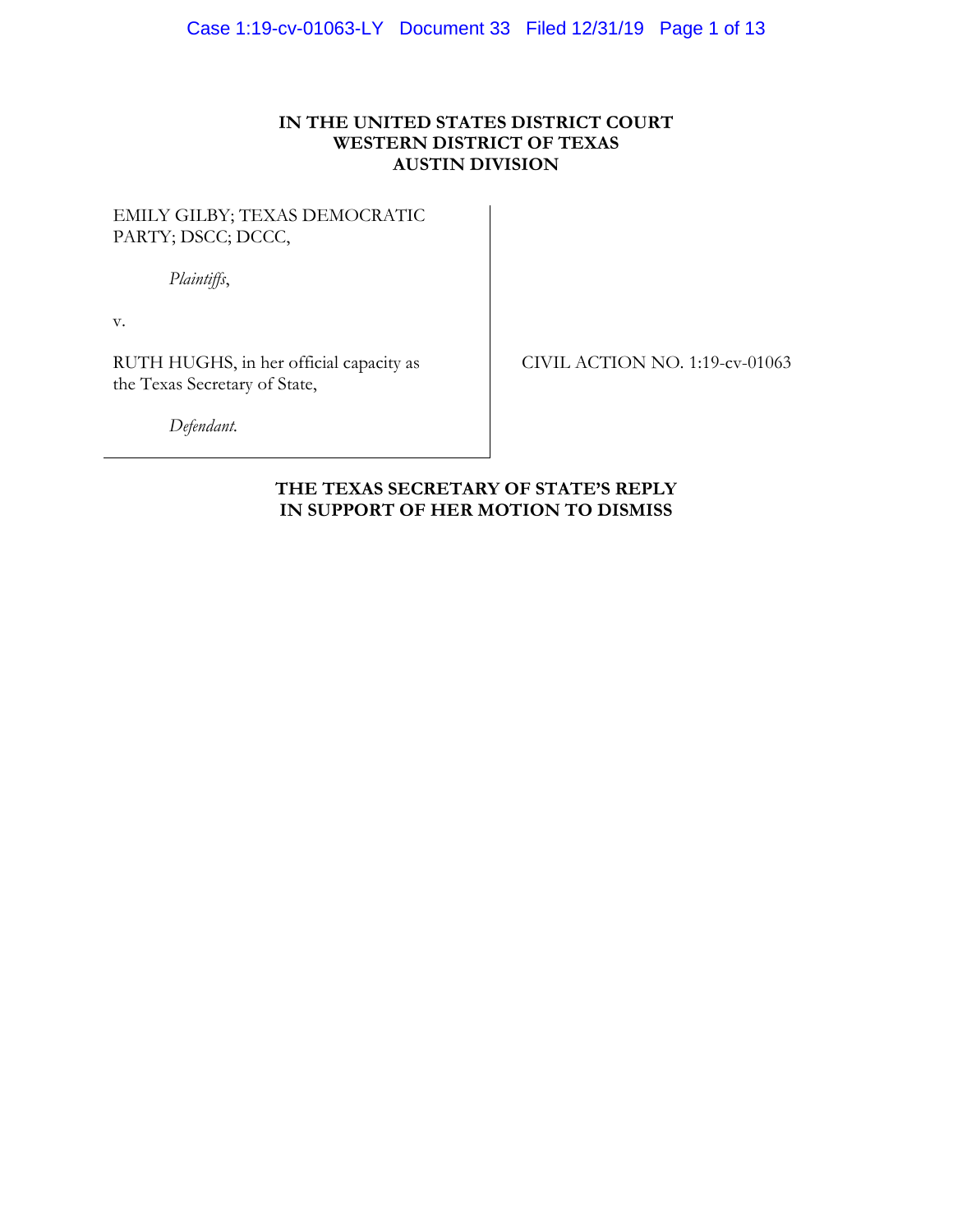# TABLE OF CONTENTS

| Ι.  |    |  |  |
|-----|----|--|--|
| II. |    |  |  |
|     | А. |  |  |
|     | В. |  |  |
|     | C. |  |  |
|     |    |  |  |
|     |    |  |  |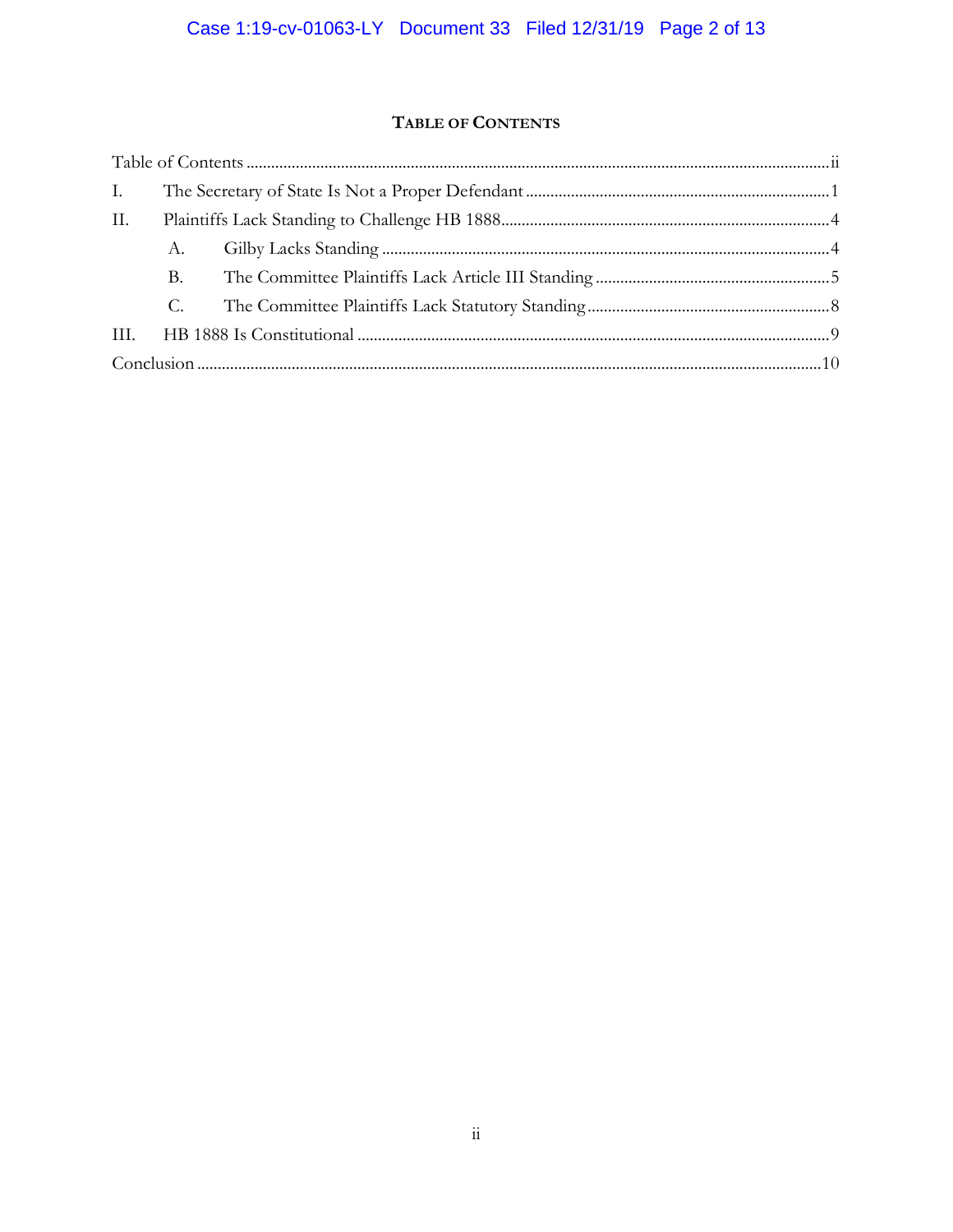### **I. The Secretary of State Is Not a Proper Defendant**

Plaintiffs' Response in Opposition to Defendant's Motion to Dismiss ("Resp."), ECF No. 28, highlights a fundamental flaw in their lawsuit. Plaintiffs admit that they "ask for only a prohibitory injunction, requiring that the Secretary not enforce" HB 1888. Resp. at 9. That admission is fatal to their claims because the Secretary does not enforce HB 1888. In other words, Plaintiffs seek an order prohibiting the Secretary from doing something that she has no power to do. That is not a proper use of the *Ex parte Young* exception to sovereign immunity, and it proves that Plaintiffs lack standing to sue the Secretary.

The Fifth Circuit recently highlighted the limited scope of *Ex parte Young* in *City of Austin v. Paxton*, 943 F.3d 993 (5th Cir. 2019). The Secretary's lack of enforcement power makes this case even easier than *Paxton*. There, the Attorney General conceded that he had the power to enforce the challenged statute, *id.* at 998, but there was no reason to think "he [wa]s likely to do" so. *Id.* at 1002. Here, not only is there no reason to think the Secretary "is likely to" enforce HB 1888, there is no reason to think she can. *See* Def.'s Mot. Dism. ("MTD"), ECF No. 21, at 3–4; *see also Lewis v. Governor of Ala.*, No. 17-11009, 2019 WL 6794813, \*7 (11th Cir. Dec. 13. 2019). Thus, Plaintiffs requested relief—"a prohibitory injunction, requiring that the Secretary not enforce" HB 1888—is a request to enjoin something that does not and cannot happen. Resp. at 9.

Plaintiffs purport to identify only one way the Secretary enforces HB 1888: through an Election Advisory. Resp. at 8. But an Election Advisory is just that—an advisory. The advisory Plaintiffs cite merely restates what the law requires. It does not suggest the Secretary implements HB 1888 or that she will enforce it against local officials.

Plaintiffs focus on the Secretary's role as "chief election officer," Resp. at 4, but that title is not "a delegation of authority to care for any breakdown in the election process." *Bullock v. Calvert*, 480 S.W.2d 367, 372 (Tex. 1972) (Reavley, J.) (narrowly interpreting "chief election officer").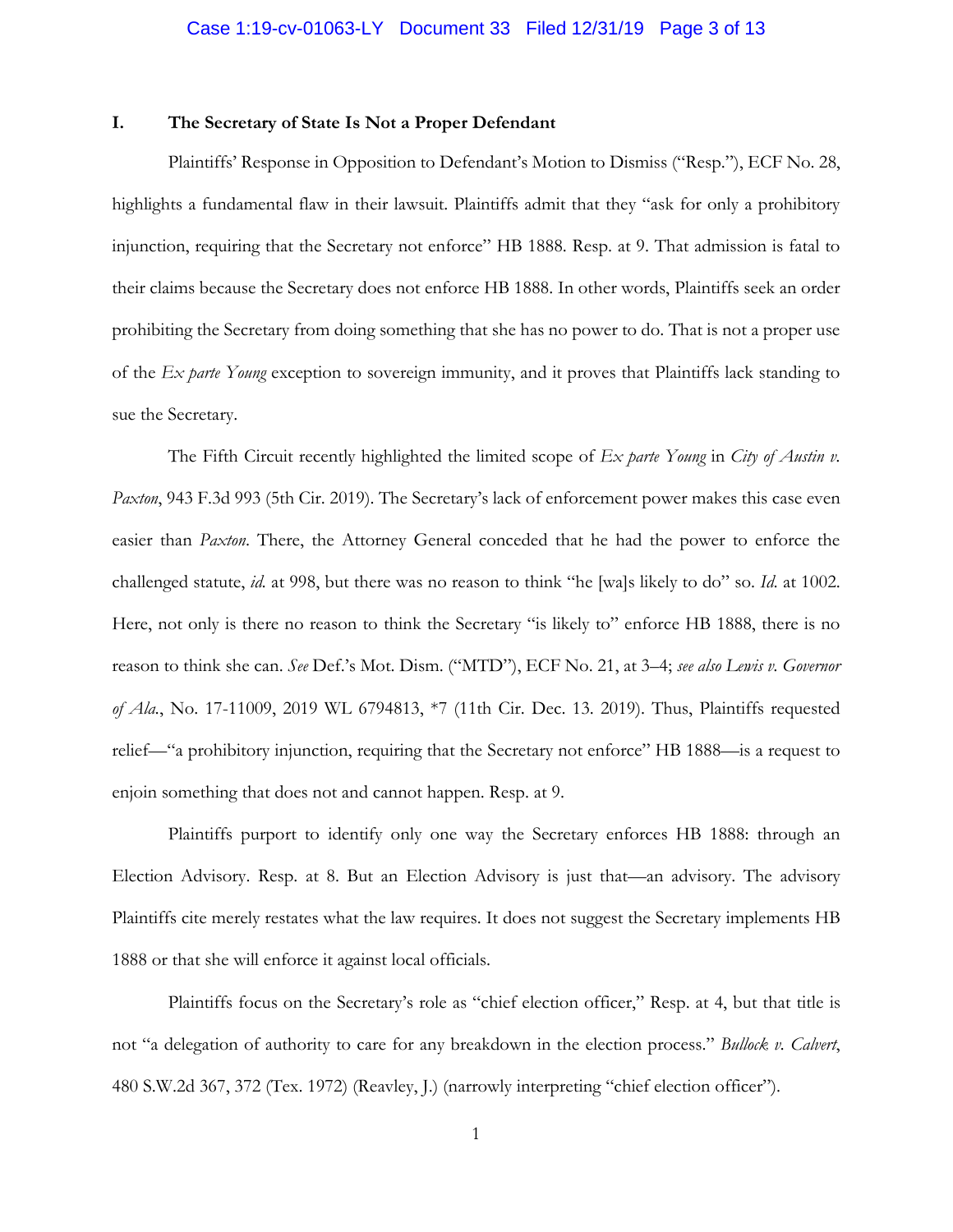# Case 1:19-cv-01063-LY Document 33 Filed 12/31/19 Page 4 of 13

Plaintiffs implausibly complain that the Secretary's lack of enforcement power makes "Texas elections . . . entirely unregulated." Resp. at 6. Not so. The Legislature regulates elections through the Election Code, and local officials are sworn to follow those laws. *See* TEX. CONST. art. XVI, § 1(a). The Secretary does not argue "there is no official in Texas whom voters can sue to challenge unconstitutional laws." Resp. at 6. She argues, as the Supreme Court has held, that voters must sue the official who enforces the challenged law. MTD at 2–7. But even if Plaintiffs were right, the concern that "no one would have standing" to challenge a law "is not a reason to find standing." *Clapper v. Amnesty Int'l USA*, 568 U.S. 398, 420 (2013) (quotation omitted).

Cases like *Nader v. Connor*, 332 F. Supp. 2d 982, 985 (W.D. Tex. 2004), in which the Secretary had a role in enforcing the challenged statute, are inapposite. Resp. at 8. There, the law required the Secretary to count and verify signatures to determine who was going to be on the ballot. *Nader*, 332 F. Supp. 2d at 985. Here, the Secretary plays no role in implementing HB 1888. And of course, *Nader*, which "neither noted nor discussed" jurisdiction, "does not stand for the proposition that no [jurisdictional] defect existed." *Ariz. Christian Sch. Tuition Org. v. Winn*, 563 U.S. 125, 144 (2011).

*OCA-Greater Houston v. Texas*, 867 F.3d 604 (5th Cir. 2017), also does not help Plaintiffs. "Sovereign immunity ha[d] no role to play" there because it had been abrogated. *Id.* at 614. But here, sovereign immunity has not been abrogated. Thus, *OCA-Greater Houston* is irrelevant to the Secretary's *Ex parte Young* argument.

But even as it relates to standing, *OCA-Greater Houston* cannot be read so broadly as to cover this case. Plaintiffs offer no limiting principle for their interpretation of *OCA-Greater Houston*. They would grant standing to any plaintiff to sue the Secretary over any provision contained in the Texas Election Code—merely because she is designated the "chief elections officer." Resp. at 4. But such a broad rule would contradict other Fifth Circuit precedent. In *City of Austin*, for example, the district court relied on the Attorney General's status as "the chief law enforcement officer of the state." 325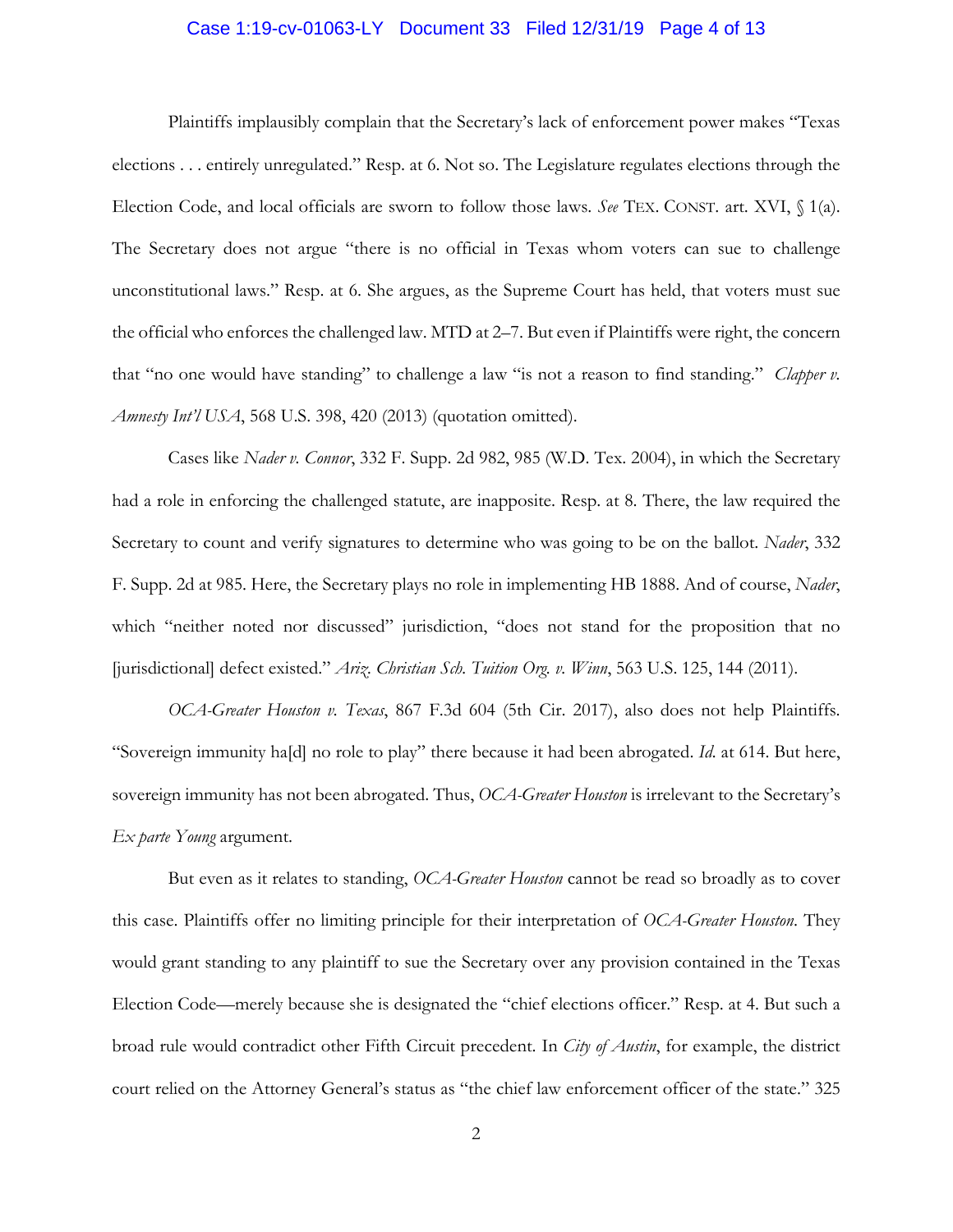### Case 1:19-cv-01063-LY Document 33 Filed 12/31/19 Page 5 of 13

F. Supp. 3d 749, 755 (W.D. Tex. 2018). But the Fifth Circuit reversed. Giving the title no weight, the court instead analyzed the likelihood of enforcement. *See* 943 F.3d at 1003 (finding "it's unlikely that the City had standing" because there was no "significant possibility" of future enforcement); *see also LULAC v. Edwards Aquifer Auth.*, No. 5:12-cv-620, 2014 WL 12495605, at \*5–6 (W.D. Tex. Mar. 31, 2014) (finding plaintiffs lacked standing to sue the Secretary of State, despite her status as the "chief election officer," for voting-rights claims).<sup>1</sup>

A more limited reading of *OCA-Greater Houston* is required. Its reasoning is limited to cases in which there is "no private right of action." 867 F.3d at 613; MTD at 6 n.2. HB 1888, by contrast, is enforced through a private right of action. MTD at 3.<sup>2</sup>

At the end of the day, Plaintiffs are not interested in preventing the Secretary's "enforcement" of HB 1888. They practically admit that what they really want is a judgment binding local officials, but their suggestion that a judgment against the Secretary would do so is ill founded. Resp. at 7. Rule 65 provides that a court "order binds only . . . the parties"; their "officers, agents, servants, employees, and attorneys"; and "other persons who are in active concert or participation with" the foregoing. FED. R. CIV. P. 65(d)(2). Local officials do not fit any of those categories, and Plaintiffs provide no contrary argument.

 $\overline{a}$ 

<sup>&</sup>lt;sup>1</sup> Plaintiffs briefly argue for collateral estoppel. Resp. at 4 n.1. Nonmutual collateral estoppel does not apply against the government. *See United States v. Mendoza*, 464 U.S. 154, 162 (1984); *State of Idaho Potato Comm'n v. G&T Terminal Packaging, Inc.*, 425 F.3d 708, 714 (9th Cir. 2005). Moreover, the other conditions are not satisfied. The issue in this case is not "identical to that litigated in" *OCA-Greater Houston*; the issue was not "fully and vigorously litigated" before; any rule applicable to this case was not necessary to support the judgment in the previous case; and "special circumstance[s]" make collateral estoppel unfair here. Resp. at 5 n.1.

<sup>2</sup> Plaintiffs argue that the private right of action at issue here also would have applied in *OCA-Greater Houston*. Resp. at 5. The Fifth Circuit thought otherwise. *See* 867 F.3d at 613. That the private-rightof-action issue was not briefed in *OCA-Greater Houston* is another reason not to broadly apply that case to the facts here. *See Dir., Office of Workers' Comp. Programs, Dep't of Labor v. Greenwich Collieries*, 512 U.S. 267, 277 (1994) (holding a "cursory answer to an ancillary and largely unbriefed question does not warrant the same level of deference we typically give our precedents").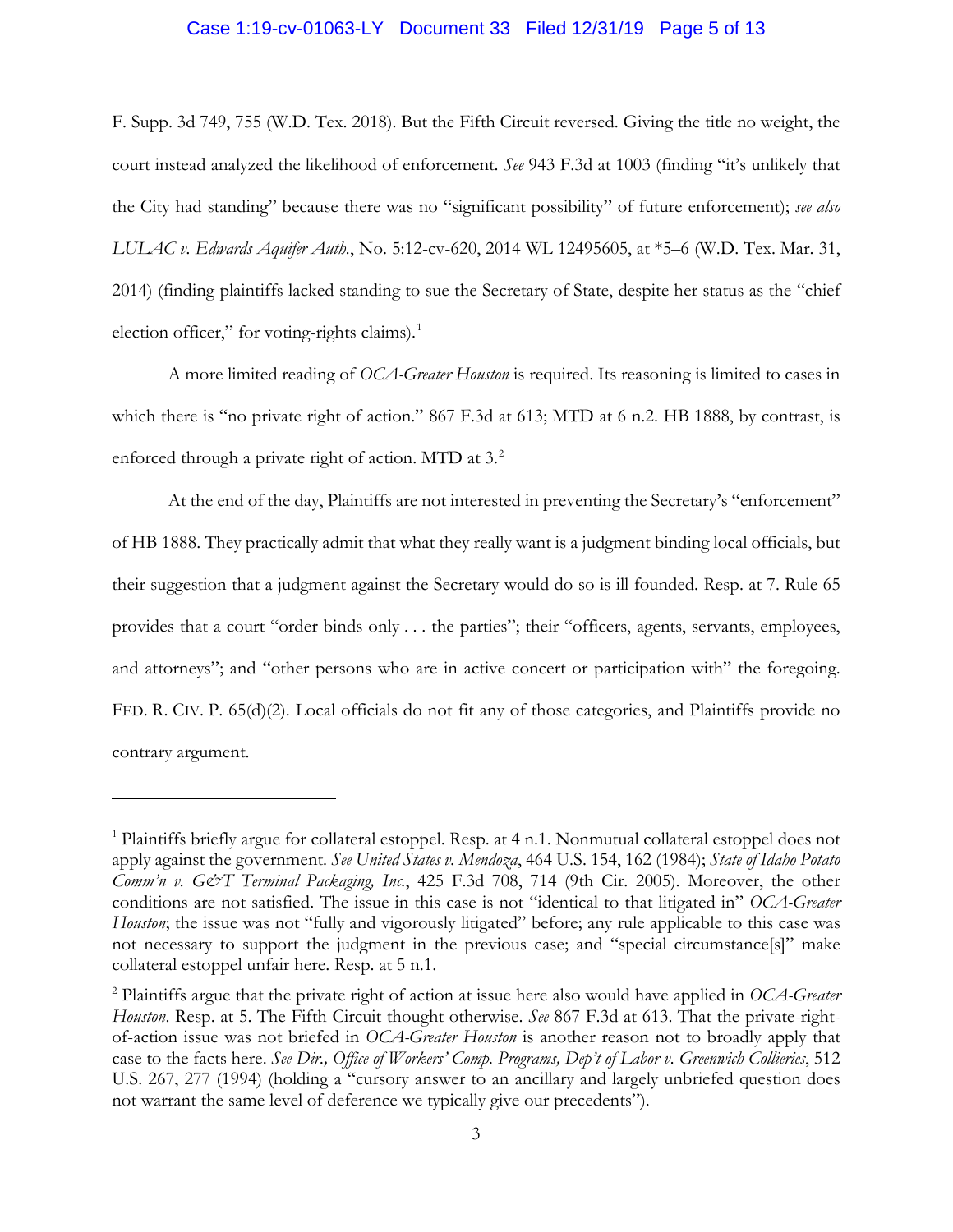### **II. Plaintiffs Lack Standing to Challenge HB 1888**

The Secretary's motion to dismiss argued that no plaintiff plausibly alleged standing.<sup>3</sup> Plaintiffs' response does not undermine those arguments.

As a threshold matter, Plaintiffs claim the Court need not consider the Secretary's standing arguments because at least one plaintiff has standing. Resp. at 20. In fact, no Plaintiff has standing, as explained below. In any event, the Court should dismiss any Plaintiff who lacks standing, regardless of whether another plaintiff has standing.4

#### **A. Gilby Lacks Standing**

 $\overline{a}$ 

The Secretary previously explained Gilby does not have standing because she has not plausibly alleged where local officials will locate early voting polling places for the 2020 general election. MTD at 7–9. In response, Plaintiffs point to only one sentence in their FAC: "Unless HB 1888 is enjoined, Southwestern University will be unable to host a temporary early voting location, making it far more difficult for Ms. Gilby . . . to cast her ballot." Resp. at 11 (quoting FAC ¶ 18).

<sup>3</sup> Plaintiffs question whether the Secretary challenged TDP's standing. Resp. at 19 n.4. She did. MTD at 9–14 (arguing the Committee Plaintiffs lack Article III and statutory standing). The Secretary refers to the organizational plaintiffs, including TDP, as the "Committee Plaintiffs" because that is how they refer to themselves in the related ballot order case. *See* Complaint, *Miller v. Hughs*, No. 1:19-cv-1071- LY, ECF No. 1 at 2 n.2 (W.D. Tex. Nov. 1, 2019).

<sup>&</sup>lt;sup>4</sup> "[W]hile some courts have refrained from a standing analysis once one plaintiff has established standing to assert a claim, there is at least some authority suggesting that this doctrine may be limited to appellate review." *Town of Southold v. Town of E. Hampton*, 406 F. Supp. 2d 227, 235 n.5 (E.D.N.Y. 2005), *aff'd in part and vacated in part on other grounds*, 477 F.3d 38 (2d Cir. 2007). Moreover, "nothing in the cases addressing this principle suggests that a court *must* permit a plaintiff that *lacks* standing to remain in a case whenever it determines that a co-plaintiff has standing." *Thiebaut v. Colo. Springs Utilities*, 455 F. App'x 795, 802 (10th Cir. 2011). Here, multiple factors weigh in favor of fully considering standing: (1) any other approach "would not fully address [Defendant's] motion," (2) failing to decide standing "would leave at least some of the plaintiffs in a state of legal limbo," (3) "if one group of plaintiffs lack standing, defendants would at least be entitled to partial dismissal," and (4) "judicial economy" supports quickly deciding issues that can narrow or streamline the case at an early stage. *We Are Am./Somos Am., Coal. of Ariz. v. Maricopa Cty. Bd. of Supervisors*, 809 F. Supp. 2d 1084, 1092–93 (D. Ariz. 2011).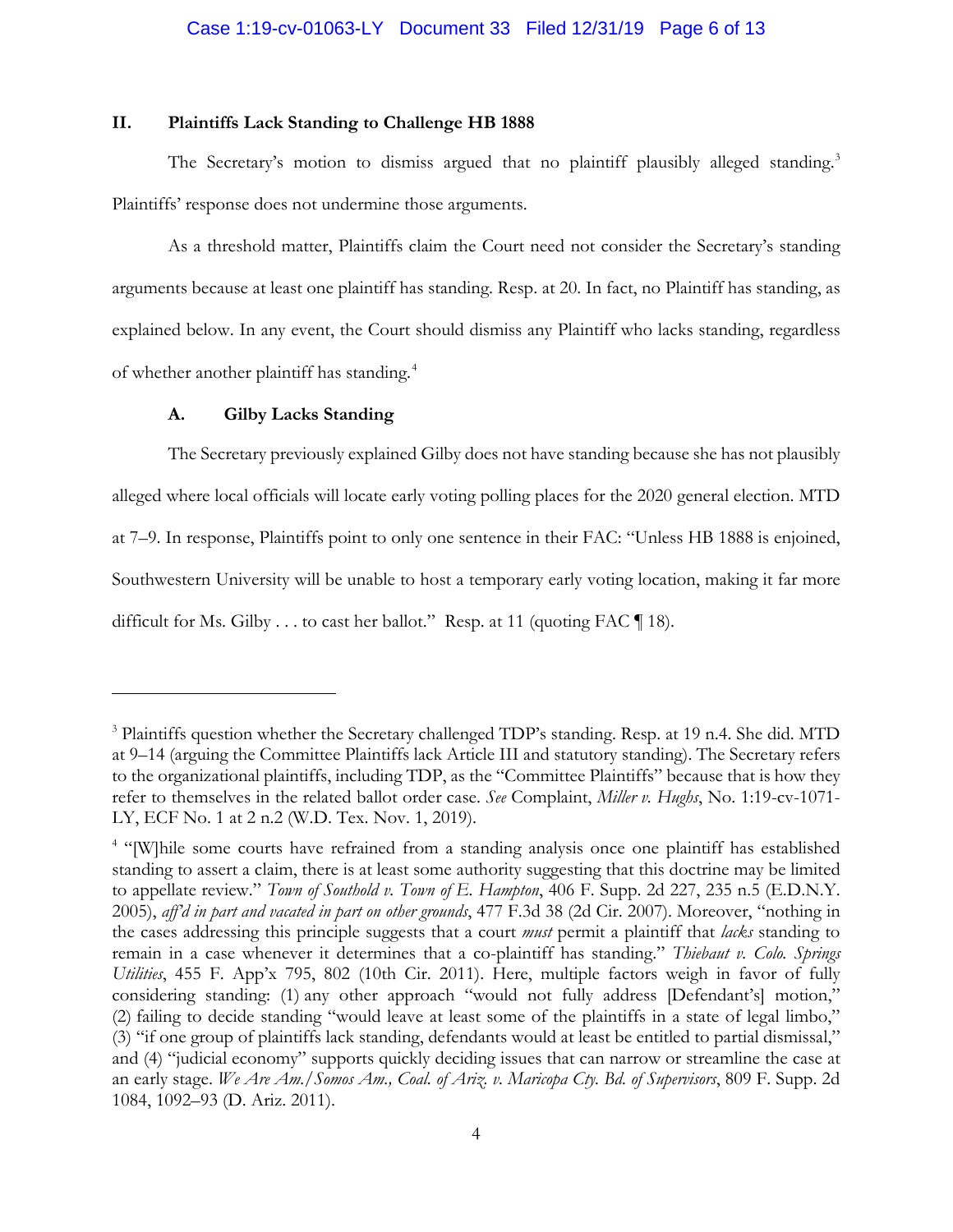## Case 1:19-cv-01063-LY Document 33 Filed 12/31/19 Page 7 of 13

First, Plaintiffs' assertion that Southwestern will not host an early voting polling place is conclusory and speculative, not a plausible factual allegation. HB 1888 does not ban polling places from university campuses. Whether Williamson County and Southwestern University will establish a polling place on campus is a matter of speculation. Plaintiffs do not allege that the relevant local officials have already made a decision regarding the 2020 general election. 5 Nor do they allege any basis for inferring the future decisions of third parties not before the Court. *See* MTD at 8–9.

Second, even the absence of polling places from campus would not establish that voting would be "far more difficult for Ms. Gilby." Local officials may choose locations more convenient than an on-campus location would be. Even accepting *arguendo* Plaintiffs' irrelevant Exhibit D, many polling places would be quite convenient for Gilby. For example, 1101 N. College St. is only 1.1 miles away from campus. There are also early voting polling places within a few blocks of I-35, on which Gilby presumably commutes to and from her job as a legislative aide at the Capitol in downtown Austin.<sup>6</sup> *See* HR 1578 (86th Leg.), https://capitol.texas.gov/tlodocs/86R/billtext/html/HR01578F.htm. Gilby has not plausibly alleged that an on-campus location is necessarily more convenient than these locations, much less than whatever locations Williamson County will use for the 2020 general election.

### **B. The Committee Plaintiffs Lack Article III Standing**

 $\overline{a}$ 

The Secretary's motion to dismiss argued that the Committee Plaintiffs cannot establish associational standing because they have not "identif[ied] members who have suffered the requisite harm." MTD at 9. Plaintiffs do not dispute their failure to identify members of the DSCC and DCCC. Instead, they urge the Court not to require such identification. Resp. at 14.

<sup>5</sup> Because Plaintiffs' claims challenge the polling places for the 2020 *general* election, their exhibit concerning the 2020 *primary* elections is irrelevant. *See* Resp. at 11 (citing Ex. D).

<sup>6</sup> Resp., Ex. D (listing "301 SE Inner Loop, Georgetown" and "301 W. Bagdad Avenue, Round Rock").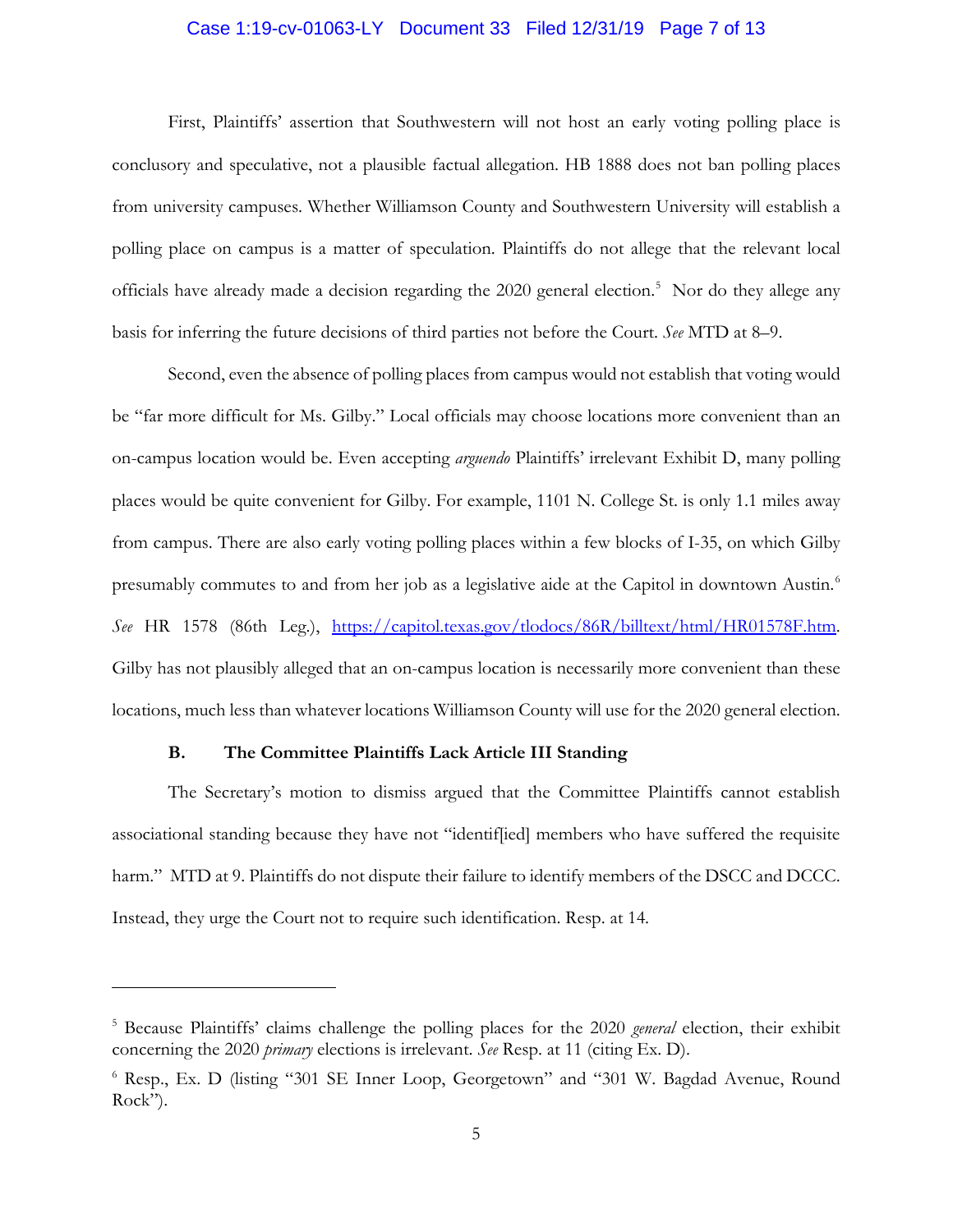## Case 1:19-cv-01063-LY Document 33 Filed 12/31/19 Page 8 of 13

Plaintiffs' argument contradicts binding precedent. In *Summers v. Earth Island Institute*, 555 U.S. 488, 499 (2009), the Supreme Court "required plaintiffs claiming an organizational standing to identify members who have suffered the requisite harm." The dissent would have "accept[ed] the organization's self-description of the activities of its members" and then determined whether "there is a statistical probability that some of those members are threatened with concrete injury." *Id.* at 497. But the majority rejected that approach because the "requirement of naming the affected members has never been dispensed with in light of statistical probabilities." *Id.* at 498–99. Even when "it is certainly possible—perhaps even likely—that one" member would have standing, "that speculation does not suffice." *Id.* at 499.

Similarly, in *NAACP v. City of Kyle*, the Fifth Circuit found no associational standing because the NAACP had not established that "a specific member of the NAACP has been" injured. 626 F.3d 233, 237 (5th Cir. 2010). "[E]vidence suggesting, in the abstract, that some minority members may be" injured was "insufficient." *Id.*

Contrary to Plaintiffs' suggestion, these cases apply "in the voting rights context." Resp. at 14; *see N.C. State Conference of NAACP v. N.C. State Bd. of Elections*, 283 F. Supp. 3d 393, 402 n.6 (M.D.N.C. 2017).

Plaintiffs have not alleged that Gilby is a member of any of the Committee Plaintiffs. That she may be a "supporter" is not enough. Resp. at 14. "[I]ndicia of membership" is required. MTD at 10. For DSCC and DCCC, Plaintiffs do not argue there is any indicia of membership. For TDP, Plaintiffs claim that they alleged "Gilby is among TDP's membership ranks," Resp. at 20, but they actually alleged only that Gilby is "the current president of the Southwestern University College Democrats." Resp. at 20 (quoting FAC ¶ 18). Absent additional allegations, involvement in College Democrats does not establish membership in TDP. *See* William E. Thro & Charles J. Russo, *Odious to the Constitution: The Educational Implications of* Trinity Lutheran Church v. Comer, 346 Ed. Law Rep. 1, 17 n.85 (2017)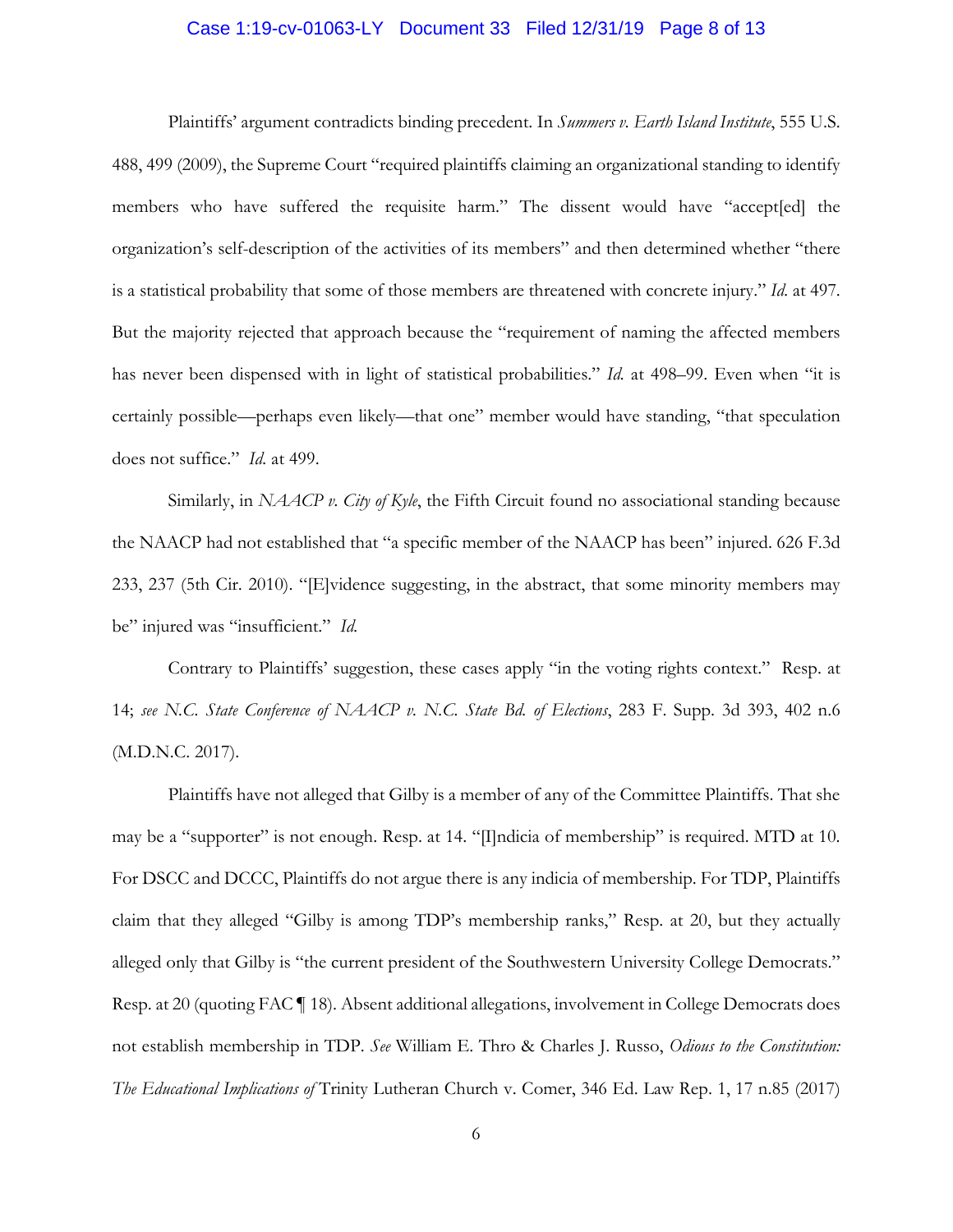## Case 1:19-cv-01063-LY Document 33 Filed 12/31/19 Page 9 of 13

("[S]ome universities insist that all student groups . . . refrain from discriminating for any reason. Under this 'all-comers policy,' the Young Democrats had to allow Republicans to join . . . ."); *Christian Legal Soc. Chapter of the Univ. of Cal., Hastings Coll. of the Law v. Martinez*, 561 U.S. 661, 675 n.5 (2010) ("Hastings' all-comers policy is hardly novel. Other law schools have adopted similar requirements.").7

Nor do the Committee Plaintiffs have organizational standing. MTD at 11–13. Plaintiffs only argument is that "HB 1888 frustrates their mission of electing Democrats" because they "must divert resources from other specific organizational priorities to address problems caused by the burdens HB 1888 imposes." Resp. at 12–13. But this is not responsive.

First, Plaintiffs have not established that HB 1888 impairs "their mission of electing Democrats" because they have not plausibly alleged that HB 1888 would cause any Democratic candidate to lose a race. MTD at 11. Plaintiffs argue that other cases have recognized standing without requiring a voter "to predict and plead the outcoming [sic] a future election." Resp. at 15. Of course, many plaintiffs would have such standing insofar as the right to vote is a cognizable legal interest regardless of whether a voter's preferred candidate wins. But the Committee Plaintiffs do not have a right to vote. MTD at 13. That is why they rely on their interest in "electing Democrats." Resp. at 12. When a plaintiff claims to be protecting an interest in "electing Democrats," a plausible allegation that the challenged statute would prevent the election of at least one Democrat is not too much to ask.

Second, Plaintiffs do not explain how they can satisfy the *City of Kyle* requirements for organizational standing. They have neither alleged that their reactions to HB 1888 "differ from [their]

 $\overline{a}$ 

<sup>7</sup> *Texas Democratic Party v. Benkiser*, 459 F.3d 582 (5th Cir. 2006), does not help Plaintiffs. Resp. at 15. That case found associational standing based on an identified candidate who "step[ped] into the shoes of" the TDP "after the primary election." *Id.* at 588. Here, Plaintiffs have not identified any Democratic candidates, much less one who has won a primary election. Although their Response refers to "the candidates they have endorsed," Resp. at 15, Plaintiffs' FAC does not identify any such candidates, or even allege that Plaintiffs have endorsed any 2020 candidates in Texas.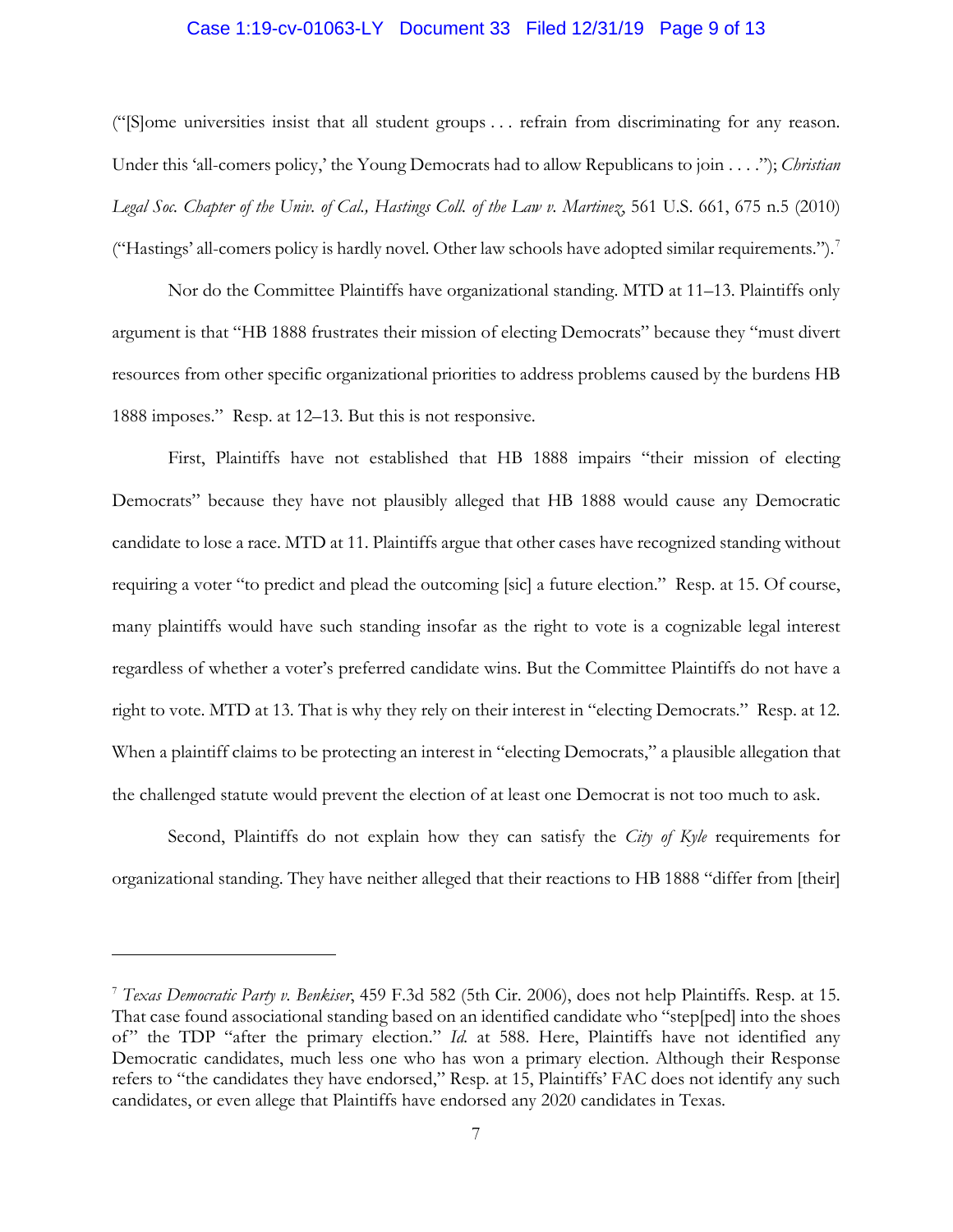### Case 1:19-cv-01063-LY Document 33 Filed 12/31/19 Page 10 of 13

routine [political] activities" nor "identified any specific projects" allegedly put on hold. MTD at 12 (quoting *City of Kyle*, 626 F.3d at 238). Plaintiffs offer no substantive response to this point.

#### **C. The Committee Plaintiffs Lack Statutory Standing**

The Secretary's motion to dismiss argued that the Committee Plaintiffs lack statutory standing because they "are necessarily asserting the rights of third parties," which § 1983 does not permit. MTD at 14. Plaintiffs respond that they can bring third-party claims because they satisfy the associationalstanding test. Resp. at 17–18. As discussed above, the Committee Plaintiffs do not have associational standing. Moreover, Plaintiffs' associational-standing argument cannot support their organizationalstanding claims (i.e., the claims based on their asserted "direct injuries").

Plaintiffs assert that "[a] claim based on an organization's *direct* injury . . . is *not* a third-party claim." Resp. at 18. That is wrong. A plaintiff relying on third parties' rights necessarily brings a thirdparty claim, even if the plaintiff can establish its own injury in fact. *See Conn v. Gabbert*, 526 U.S. 286, 292–93 (1999) (barring a lawyer's challenge to a search as a third-party claim, even though the search injured the lawyer, because the challenge was based on a client's alleged rights); *Danos v. Jones*, 652 F.3d 577, 582 (5th Cir. 2011) (barring a third-party claim "[e]ven where Article III standing requirements are satisfied").

The Committee Plaintiffs also argue they have statutory standing because their asserted injuries satisfy the zone-of-interests test. Resp. at 18. But the zone-of-interests test is distinct from the rule against third-party standing. *See, e.g.*, *Lexmark Int'l, Inc. v. Static Control Components, Inc.*, 572 U.S. 118, 127 n.3 (2014). Plaintiffs have to satisfy *both* tests. *See, e.g.*, *Valley Forge Christian Coll. v. Americans United for Separation of Church & State, Inc.*, 454 U.S. 464, 474 (1982); *Servicios Azucareros de Venezuela, C.A. v. John Deere Thibodeaux, Inc.*, 702 F.3d 794, 801 (5th Cir. 2012).

Plaintiffs' contention that "courts often find that organizations have standing under 42 U.S.C. § 1983" is irrelevant. Resp. at 18. Organizations often establish associational standing or vindicate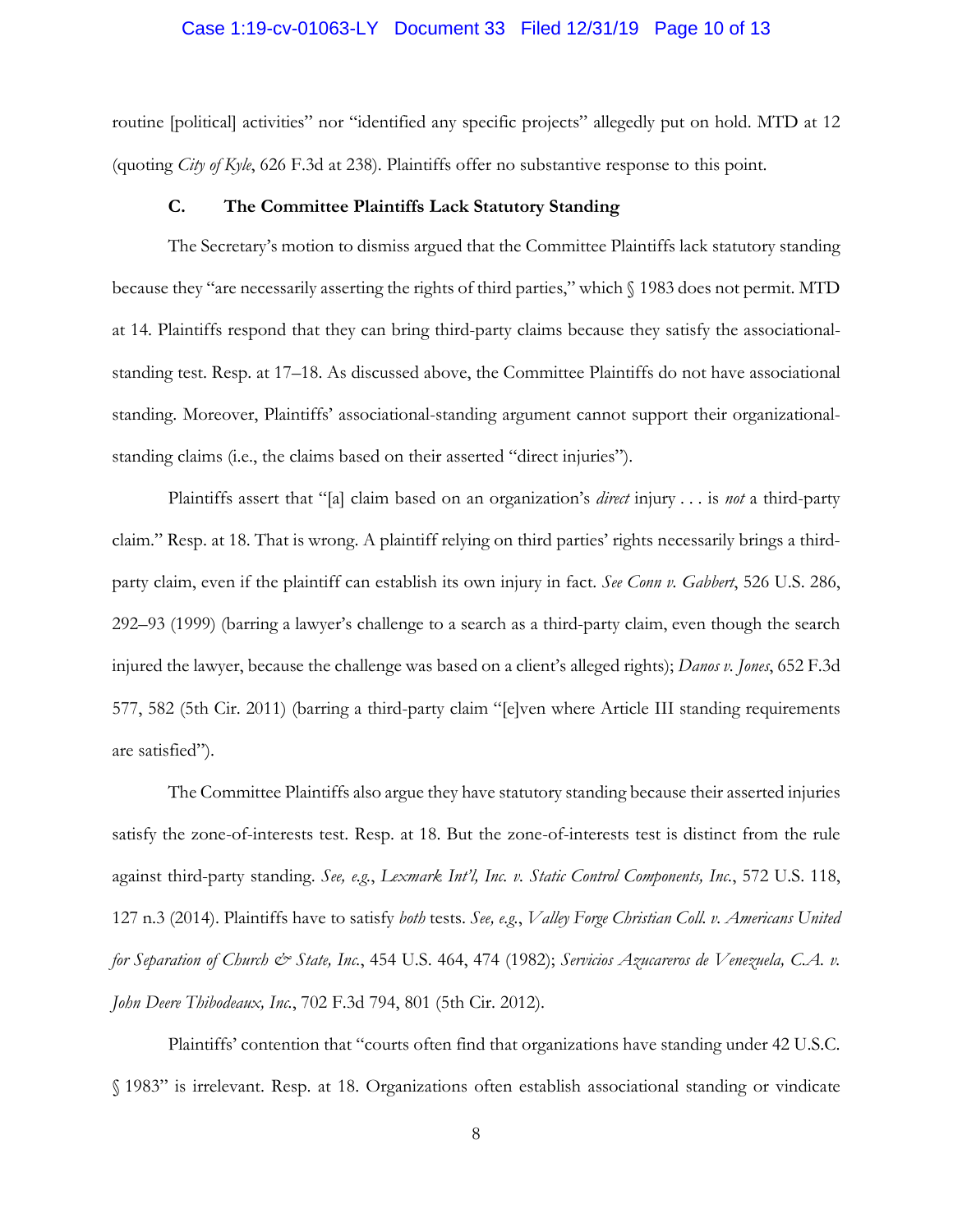### Case 1:19-cv-01063-LY Document 33 Filed 12/31/19 Page 11 of 13

their own rights. *See, e.g.*, *Citizens United v. FEC*, 558 U.S. 310, 365 (2010). The problem here is that Plaintiffs rely on the right to vote, which the Committee Plaintiffs do not have. MTD at 13.

#### **III. HB 1888 Is Constitutional**

The Secretary identified multiple interests justifying HB 1888. MTD at 19–21. Plaintiffs do not attempt to rebut them. Instead, Plaintiffs suggest the Court cannot consider them at the pleading stage. Resp. at 22–23. The Fourth Circuit has explicitly rejected Plaintiffs' argument that the court "may not weigh [the State's] interests without discovery." *Libertarian Party of Va. v. Alcorn*, 826 F.3d 708, 719 (4th Cir. 2016). That makes sense because the Secretary need not provide "elaborate, empirical verification of the weightiness of the State's asserted justifications." *Timmons v. Twin Cities Area New Party*, 520 U.S. 351, 364 (1997).

Plaintiffs also suggest the Court cannot evaluate "the severity of the [alleged] injury imposed by the challenged provision" at the pleading stage. Resp. at 21. Again, the Fourth Circuit has squarely rejected that argument. *See Libertarian Party of Va.*, 826 F.3d at 718 (declining to await "development of a full factual record" before assessing the plaintiff's allegations of burden).

Thus, it is no surprise federal courts often resolve challenges to the Texas Election Code on a motion to dismiss. *See, e.g.*, *Faas v. Cascos*, 225 F. Supp. 3d 604, 607 (S.D. Tex. 2016); *Meyer v. Texas*, 2011 WL 1806524, at \*3 (S.D. Tex. May 11, 2011). This Court is no exception.

In *Kennedy v. Pablos*, for example, this Court considered challenges to the Texas Election Code's "sore loser" statutes, which prohibit candidates who lose in a primary election from running as candidates in the general election. 2017 WL 2223056, at \*1 (W.D. Tex. May 18, 2017). Granting a motion to dismiss, the Court held that the statutes "are constitutionally sound" because they impose a minimal burden on the First and Fourteenth Amendment rights of candidates. *Id.* at \*5. The Court also credited the "legitimate and important interests" in the statutes. *Id.* The statutes "therefore withst[oo]d scrutiny under the *Anderson-Burdick* framework." *Id.*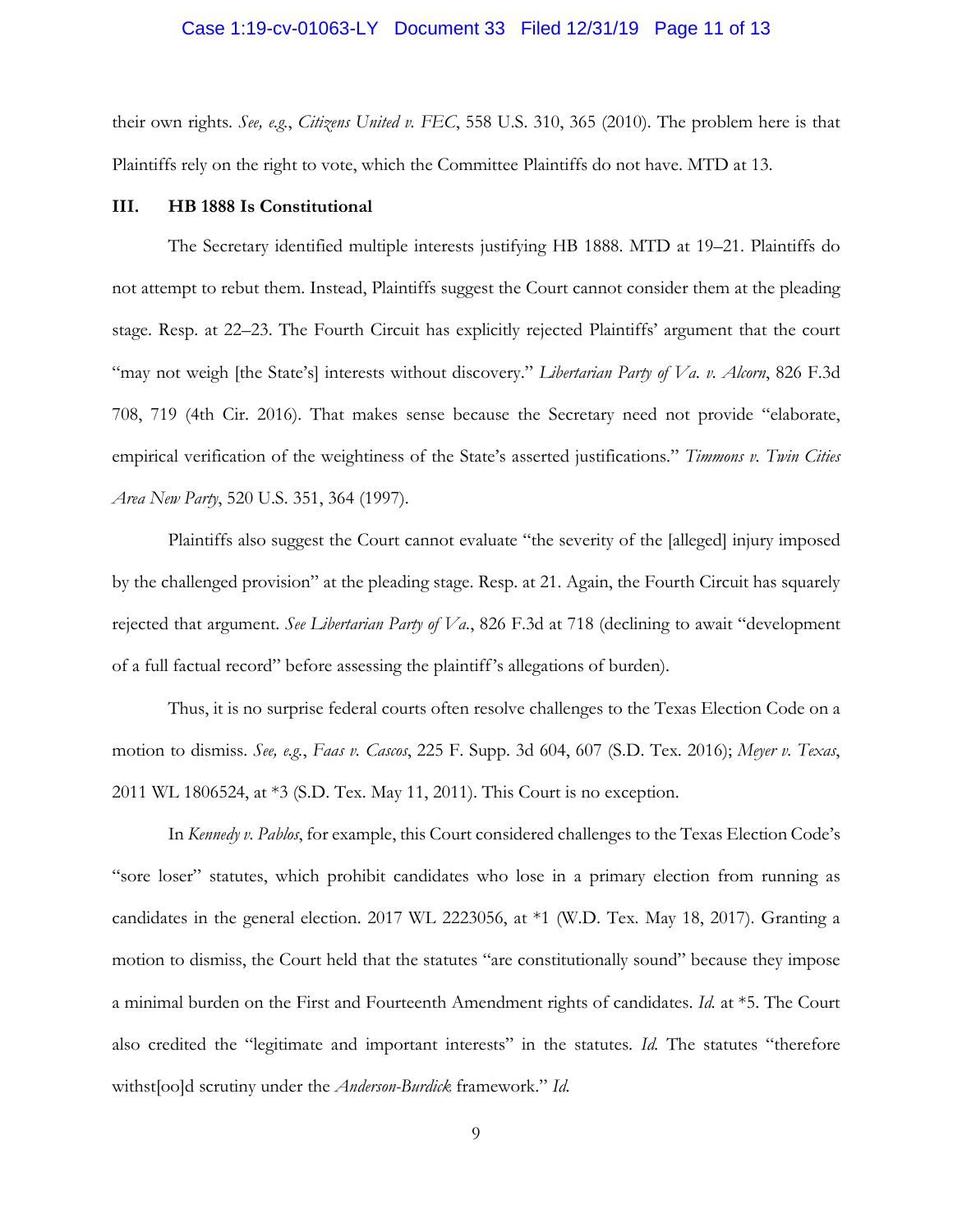# Case 1:19-cv-01063-LY Document 33 Filed 12/31/19 Page 12 of 13

Similarly, this Court dismissed a challenge to the Election Code's "winner-take-all" method for selecting presidential electors. *League of United Latin Am. Citizens v. Abbott*, 369 F. Supp. 3d 768, 774 (W.D. Tex. 2019). The Court found that the plaintiffs had not identified any associational harms. *See id.* at 782 (noting that the plaintiffs' challenge did not involve an issue of ballot access, a deprivation of the ability to vote for a particular candidate, or a restriction on a political party's "associational opportunities"). The Court also found that any "harms are justified by Texas' interest in maximizing its electoral power by having its Presidential Electors vote in a unified bloc." *Id.* at 783.

The same analysis applies here. First, Plaintiffs do not identify any associational burdens, a necessary precondition to invoking the *Anderson-Burdick* framework. MTD at 16–17. Thus, the Court can dismiss their First and Fourteenth Amendment claims at the pleading stage. Second, even if the *Anderson-Burdick* framework applies, and the Court must weigh the State's asserted interests against the supposed burdens, the Court can credit the State's unrebutted interests in preventing gamesmanship, avoiding voter confusion, and increasing opportunities to vote. MTD at 19. "Each of these interests finds support in Supreme Court precedent" and thus "sufficiently justify the slight, non-discriminatory burden on Plaintiffs." *Kennedy*, 2017 WL 2223056, at \*5.

Plaintiffs' Equal Protection and Twenty-Sixth Amendment claims fail for similar reasons. The same justifications that support HB 1888 in the context of *Anderson-Burdick* also validate HB 1888 against those claims. MTD at 21-24.<sup>8</sup>

#### **CONCLUSION**

The Secretary respectfully requests that the Court dismiss the First Amended Complaint.

 $\overline{a}$ 

<sup>8</sup> Plaintiffs assert that the same *Anderson-Burdick* test applies to both their right-to-vote claim and equalprotection claim. Resp. at 23. If so, the latter should be dismissed or struck as redundant. *See* FED. R. CIV. P. 12(f).